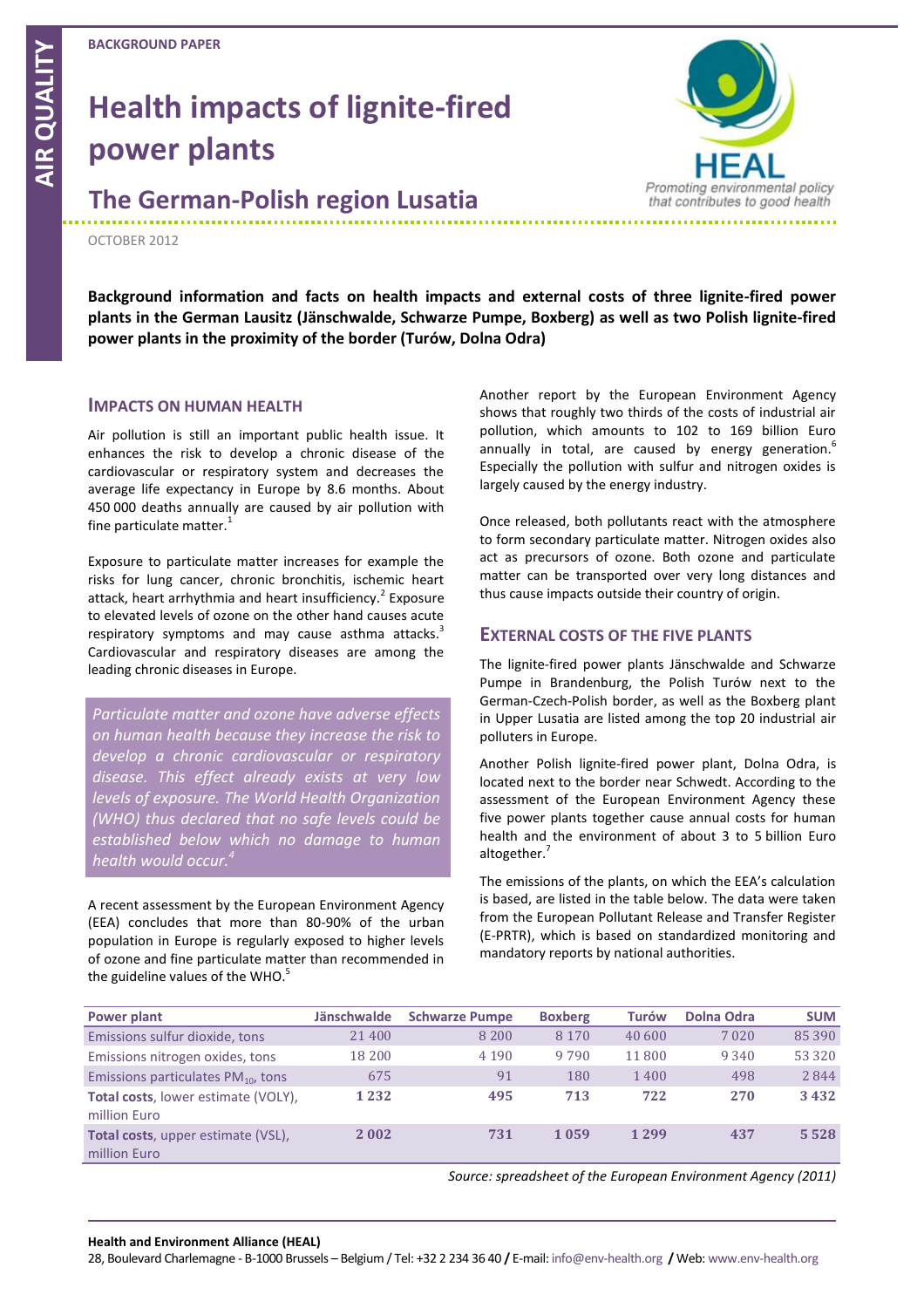Based on the annual emission data the EEA carried out an economic evaluation of the impacts of industrial air pollution on health and the environment. Health costs are originating from additional cases of chronic diseases and acute symptoms, which are related to, for example, medication, hospital admissions and days of restricted activity among the working population. Different methods to calculate the economic value of mortality (life years lost vs. value of a statistical life) lead to a lower and an upper cost estimate.<sup>8</sup> The total costs for health and the environment on a facility level can be extracted from the spreadsheet of the European Environment Agency.<sup>9</sup>

**The total costs of the five lignite-fired power plants in 2009 were approximately 3.4 – 5.5 billion Euro.**

*These costs are occurring annually and will continue until the lignite-fired power stations are substituted by less polluting sources of energy. Through better abatement technology the costs for health and the environment can be mitigated.* 

Air pollution originating from lignite-fired power plants in Brandenburg and Poland has significant consequences for public health systems and the economy. Additional treatment costs and medication create a strain for health insurers, but also mean an economic burden for the families and individuals affected. The economy is harmed by productivity losses due to days of restricted activity among the working population.

The levels of exposure that most of the population is currently experiencing have to be reduced significantly. Thus emissions of air pollutants need to be brought down as quickly as possible. Only close collaboration with European neighbors can ensure a long-term decline of air pollution across national borders.

#### **AIR QUALITY IN BRANDENBURG**

Due to having exceeded the limit value for particulate matter at several urban monitoring stations during the years 2006 and 2010 the federal state of Brandenburg has asked the European Commission for derogation from compliance with the legally binding limit.

In its communication to the European Commission Brandenburg calls upon a significant fraction of pollution (on 57% of days when limits were exceeded) to originate from long-range transboundary air pollution, for example from Poland and the Czech Republic. $^{11}$  The air pollution action plan of the municipality of Cottbus from the year 2006 similarly estimates that about half of the urban pollution with particulate matter is actually due to ambient air pollution and not caused by local traffic.<sup>12</sup> Ambient air pollution is partly caused by the lignite-fired power plants in the greater region. What fraction they contribute exactly has to be assessed by the authorities in charge.



**Germany and Poland are the two top countries contributing to industrial air pollution in Europe because of their high number of coal-fired power plants. 10**

#### **URGENT NEED FOR ACTION**

To lower the environmental burden of disease and the risks for chronic diseases, and to protect vulnerable groups such as old people, children and patients, who are more susceptible to the harmful effects of air pollution, current levels of exposure have to be reduced significantly.

The European Respiratory Society, representing about 11.000 respiratory doctors, in its recent position paper *10 Principles for Clean Air<sup>13</sup>* calls on the EU to immediately implement measures to improve air quality. The organization further stresses that outdoor air pollution is the most important environmental health risk and argues that clean air should be a European citizens right just like access to clean water and safe food.

All existing European coal-fired power plants should retrofit their pollution control systems to modern, more effective abatement technology in order to reduce their emissions as much as possible. The externalized costs for health and the environment would thus partially be redistributed to the energy industry, as foreseen by the *polluter pays* principle.

#### **CONTRIBUTION TO CLIMATE CHANGE**

Lignite-fired power plants significantly contribute to climate change. They are the largest single source of greenhouse gas emissions in Brandenburg (for example Jänschwalde emits 23 million tons  $CO<sub>2</sub>$  per year, 2009 data from E-PRTR). Brandenburg thus has higher per-capita  $CO<sub>2</sub>$ emissions than all other federal states in Germany.<sup>14</sup>

Climate change already impacts human health and constitutes a great future risk. The World Health Organization declared climate change to be the biggest public health challenge of the 21st century. Heat waves, as the one Europe experienced in 2003 with several 10 000 deaths, are becoming more probable. Forest fires, boosted by climate change, lead to adverse air quality and impact the population, as it was the case in Russia in 2010.